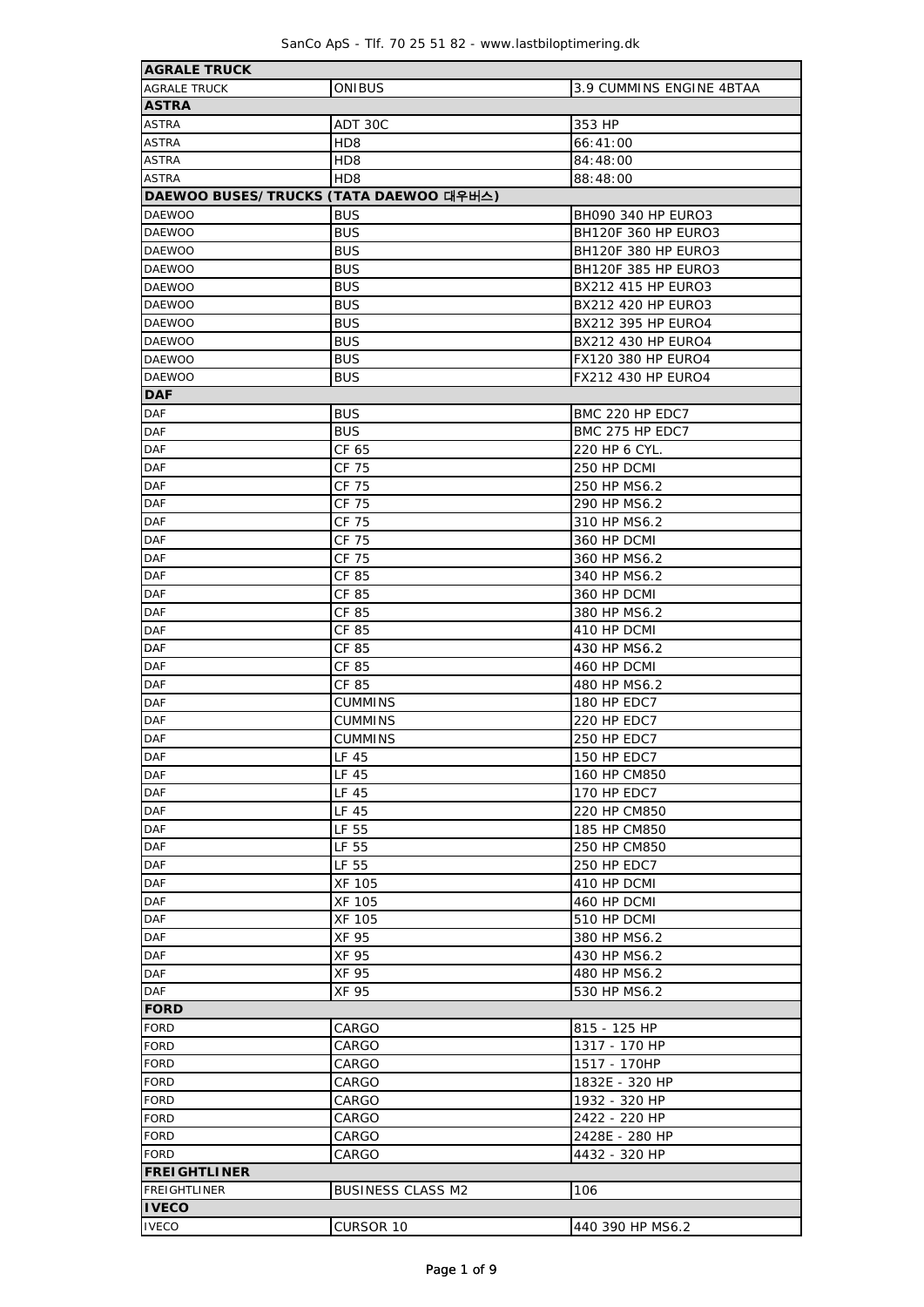SanCo ApS - Tlf. 70 25 51 82 - www.lastbiloptimering.dk

| <b>IVECO</b> | CURSOR 10        | 440 430 HP MS6.2                           |  |  |  |  |  |
|--------------|------------------|--------------------------------------------|--|--|--|--|--|
| <b>IVECO</b> | CURSOR 13        | 380 380 HP MS6.2                           |  |  |  |  |  |
| <b>IVECO</b> | CURSOR 13        | 440 410 HP MS6.2                           |  |  |  |  |  |
| <b>IVECO</b> | CURSOR 13        | 460 460 HP MS6.2                           |  |  |  |  |  |
| <b>IVECO</b> | CURSOR 13        | 480 480 HP MS6.2                           |  |  |  |  |  |
| <b>IVECO</b> | <b>CURSOR 13</b> | 825 825HP EDC7UC31                         |  |  |  |  |  |
| <b>IVECO</b> | <b>CURSOR 8</b>  | 240 HP MS6.2                               |  |  |  |  |  |
| <b>IVECO</b> | <b>CURSOR 8</b>  | 270 HP MS6.2                               |  |  |  |  |  |
| <b>IVECO</b> | <b>CURSOR 8</b>  | 310 HP EDC7U31                             |  |  |  |  |  |
| <b>IVECO</b> | CURSOR 8         | 310 HP MS6.2                               |  |  |  |  |  |
| <b>IVECO</b> | CURSOR 8         | 330 HP EDC7U31                             |  |  |  |  |  |
|              |                  |                                            |  |  |  |  |  |
| <b>IVECO</b> | <b>CURSOR 8</b>  | 352 HP MS6.2                               |  |  |  |  |  |
| <b>IVECO</b> | DAILY            | 29 L 9 2.8 L MS6.3                         |  |  |  |  |  |
| <b>IVECO</b> | DAILY            | 29 L 10 2.3 L EDC16                        |  |  |  |  |  |
| <b>IVECO</b> | DAILY            | 29 L 10 2.3 L EDC16+                       |  |  |  |  |  |
| <b>IVECO</b> | DAILY            | 29 L 10 2.3 L HPI MS6.3                    |  |  |  |  |  |
| <b>IVECO</b> | DAILY            | 29 L 12 2.3 L EDC16                        |  |  |  |  |  |
| <b>IVECO</b> | DAILY            | 35 C 9 2.8 L EDC16                         |  |  |  |  |  |
| <b>IVECO</b> | DAILY            | 35 C 9 2.8 L MS6.3                         |  |  |  |  |  |
| <b>IVECO</b> | <b>DAILY</b>     | 35 C 10 2.3 L EDC16                        |  |  |  |  |  |
| <b>IVECO</b> | <b>DAILY</b>     | 35 C 10 2.3 L EDC16+                       |  |  |  |  |  |
| <b>IVECO</b> | DAILY            | 35 C 11 2.8 L EDC16+                       |  |  |  |  |  |
| <b>IVECO</b> | DAILY            | 35 C 11 2.8 L MS6.3                        |  |  |  |  |  |
| <b>IVECO</b> | DAILY            | 35 C 12 2.3 L EDC16                        |  |  |  |  |  |
| <b>IVECO</b> | DAILY            | 35 C 12 2.3 L EDC16+                       |  |  |  |  |  |
| <b>IVECO</b> | DAILY            | 35 C 12 2.3 L HPI MS6.3                    |  |  |  |  |  |
| <b>IVECO</b> | DAILY            | 35 C 13 2.3 L EDC16+                       |  |  |  |  |  |
| <b>IVECO</b> | DAILY            | 35 C 13 2.8 L EDC16                        |  |  |  |  |  |
| <b>IVECO</b> | DAILY            | 35 C 13 2.8 L EDC16+                       |  |  |  |  |  |
| <b>IVECO</b> | DAILY            |                                            |  |  |  |  |  |
|              |                  | 35 C 13 2.8 L MS6.3                        |  |  |  |  |  |
| <b>IVECO</b> | DAILY            | 35 C 14 3.0 L EDC16                        |  |  |  |  |  |
| <b>IVECO</b> | DAILY            | 35 C 15 2.8 L EDC16                        |  |  |  |  |  |
| <b>IVECO</b> | DAILY            | 35 C 15 2.8 L MS6.3                        |  |  |  |  |  |
| <b>IVECO</b> | DAILY            | 35 C 15 3.0 L EDC16+                       |  |  |  |  |  |
| <b>IVECO</b> | DAILY            | 35 C 17 3.0 L EDC16                        |  |  |  |  |  |
| <b>IVECO</b> | DAILY            | 35 C 18 3.0 L EDC16+                       |  |  |  |  |  |
| <b>IVECO</b> | DAILY            | 35 E 13 2.8 L MS6.3                        |  |  |  |  |  |
| <b>IVECO</b> | DAILY            | 35 S 10 2.3 L EDC16                        |  |  |  |  |  |
| <b>IVECO</b> | DAILY            | 35 S 10 2.3 L EDC16+                       |  |  |  |  |  |
| <b>IVECO</b> | DAILY            | 35 S 12 2.3 L EDC16+                       |  |  |  |  |  |
| <b>IVECO</b> | DAILY            | 35 S 13 2.8 L EDC16                        |  |  |  |  |  |
| <b>IVECO</b> | DAILY            | 35 S 13 2.8 L MS6.3                        |  |  |  |  |  |
| <b>IVECO</b> | DAILY            | 35 S 14 2.3 L EDC16+                       |  |  |  |  |  |
| <b>IVECO</b> | <b>DAILY</b>     | 35 S 15 2.8 L MS6.3                        |  |  |  |  |  |
| <b>IVECO</b> | DAILY            | 35 S 18 3.0 L EDC16+                       |  |  |  |  |  |
| <b>IVECO</b> | DAILY            | 40 C 13 2.8 L MS6.3                        |  |  |  |  |  |
| <b>IVECO</b> | DAILY            | 40 C 14 3.0 L EDC16                        |  |  |  |  |  |
| <b>IVECO</b> | <b>DAILY</b>     | 40 C 15 2.8 L EDC16                        |  |  |  |  |  |
| <b>IVECO</b> | DAILY            | 40 C 18 3.0 L EDC16+                       |  |  |  |  |  |
| <b>IVECO</b> | DAILY            | 50 C 11 2.8 L MS6.3                        |  |  |  |  |  |
| <b>IVECO</b> | DAILY            | 50 C 13 2.8 L MS6.3                        |  |  |  |  |  |
| <b>IVECO</b> | DAILY            | 50 C 15 2.8 L EDC16                        |  |  |  |  |  |
| <b>IVECO</b> | DAILY            | 50 C 15 3.0L EDC16+                        |  |  |  |  |  |
| <b>IVECO</b> |                  |                                            |  |  |  |  |  |
| <b>IVECO</b> | DAILY<br>DAILY   | 65 C 15 2.8 L EDC16<br>65 C 15 2.8 L MS6.3 |  |  |  |  |  |
|              |                  |                                            |  |  |  |  |  |
| <b>IVECO</b> | DAILY            | 65 C 15 3.0L EDC16+                        |  |  |  |  |  |
| <b>IVECO</b> | DAILY            | 65 C 17 3.0L EDC16+                        |  |  |  |  |  |
| <b>IVECO</b> | DAILY            | 65 C 17 3.0L EDC17                         |  |  |  |  |  |
| <b>IVECO</b> | DAILY            | 65 C 18 3.0L EDC16+                        |  |  |  |  |  |
| <b>IVECO</b> | DOMINO BUS       | NEW DOMINO '08 EDC7U31                     |  |  |  |  |  |
| <b>IVECO</b> | <b>EUROCARGO</b> | 130 HP EDC7 C1-2                           |  |  |  |  |  |
| <b>IVECO</b> | <b>EUROCARGO</b> | 150 HP EDC7 C1-2                           |  |  |  |  |  |
| <b>IVECO</b> | <b>EUROCARGO</b> | 170 HP EDC7 C1-2                           |  |  |  |  |  |
| <b>IVECO</b> | EUROCARGO        | 180 HP EDC7 C1-2                           |  |  |  |  |  |
| <b>IVECO</b> | <b>EUROCARGO</b> | 240 HP EDC7 C1-2                           |  |  |  |  |  |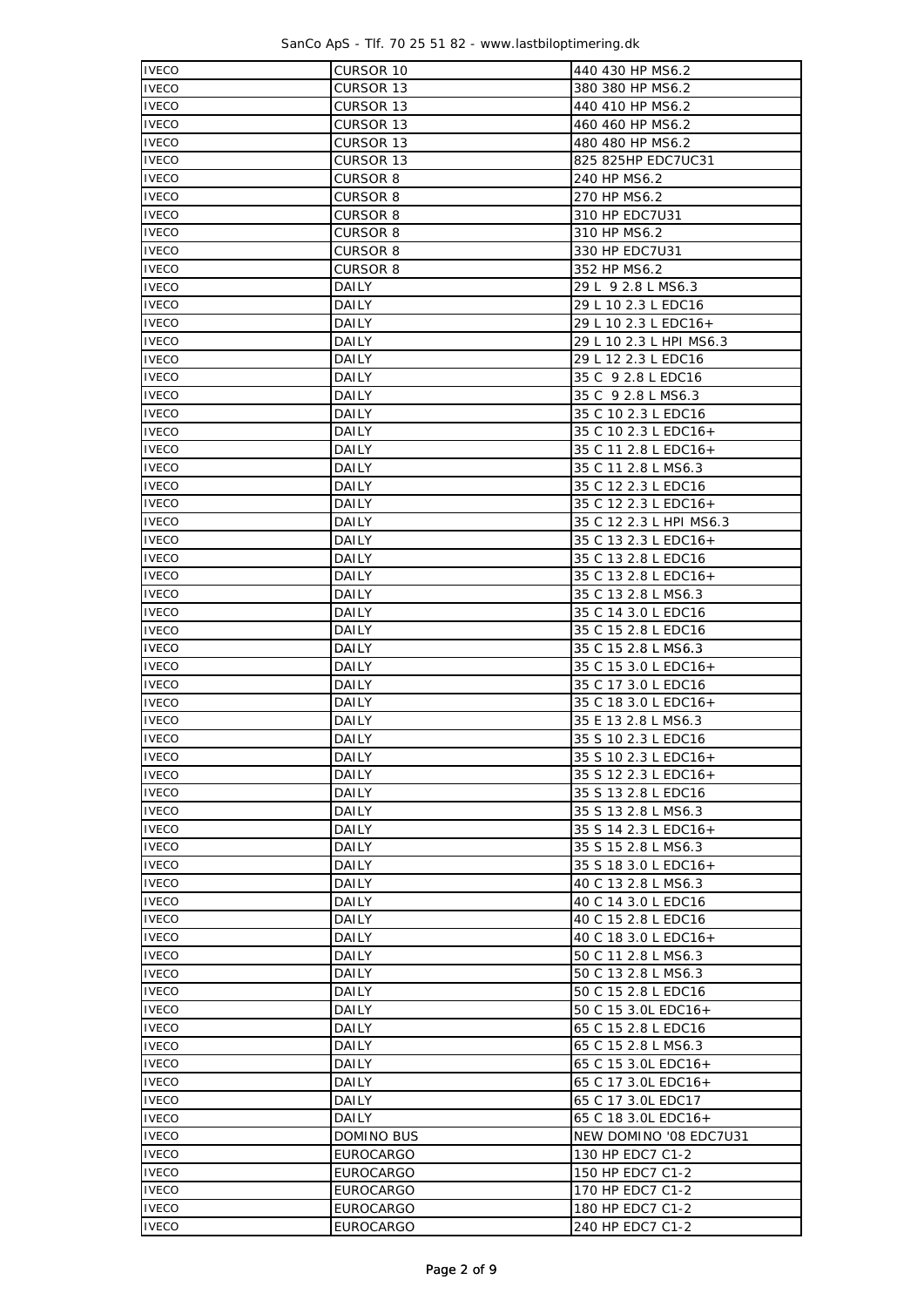SanCo ApS - Tlf. 70 25 51 82 - www.lastbiloptimering.dk

| <b>IVECO</b>           | <b>EUROCARGO</b>      | 250 HP EDC7 C1-2          |  |  |  |  |  |
|------------------------|-----------------------|---------------------------|--|--|--|--|--|
| <b>IVECO</b>           | EUROCARGO             | 250 HP EDC7U31            |  |  |  |  |  |
| <b>IVECO</b>           | <b>EUROCARGO</b>      | 300 HP EDC7UC31           |  |  |  |  |  |
| <b>IVECO</b>           | EURORIDER BUS         | C38 380 HP EDC7UC31 EURO4 |  |  |  |  |  |
| <b>IVECO</b>           | EURORIDER BUS         | C38 380 HP EDC7UC31 EURO5 |  |  |  |  |  |
| <b>IVECO</b>           | EUROTRAKKER           | 310 HP MS6.2              |  |  |  |  |  |
| <b>IVECO</b>           | EUROTRAKKER           | 360 HP EDC7U31            |  |  |  |  |  |
| <b>IVECO</b>           | EUROTRAKKER           | 380 HP MS6.2              |  |  |  |  |  |
| <b>IVECO</b>           | <b>EUROTRAKKER</b>    | 410 HP EDC7U31            |  |  |  |  |  |
| <b>IVECO</b>           | <b>EUROTRAKKER</b>    | 440 HP MS6.2              |  |  |  |  |  |
| <b>IVECO</b>           | <b>EUROTRAKKER</b>    | 450 HP EDC7U31            |  |  |  |  |  |
| <b>IVECO</b>           | <b>EUROTRAKKER</b>    | 450 HP MS6.2              |  |  |  |  |  |
| <b>IVECO</b>           | STRALIS 8             | 310 HP EDC7U31            |  |  |  |  |  |
| <b>IVECO</b>           | STRALIS 8             | 320 HP EDC7U31            |  |  |  |  |  |
| <b>IVECO</b>           | STRALIS 8             | 330 HP EDC7U31            |  |  |  |  |  |
| <b>IVECO</b>           | STRALIS 8             | 352 HP MS6.2              |  |  |  |  |  |
| <b>IVECO</b>           | STRALIS 10            | 360 360 HP EDC7U31        |  |  |  |  |  |
| <b>IVECO</b>           | STRALIS 10            | 420 420 HP EDC7U31        |  |  |  |  |  |
| <b>IVECO</b>           | STRALIS 10            | 430 430 HP MS6.2          |  |  |  |  |  |
| <b>IVECO</b>           | STRALIS 10            | 450 450 HP EDC7U31        |  |  |  |  |  |
| <b>IVECO</b>           | STRALIS 13            | 380 380 HP EDC7U31        |  |  |  |  |  |
| <b>IVECO</b>           | STRALIS <sub>13</sub> | 410 410 HP EDC7U31        |  |  |  |  |  |
| <b>IVECO</b>           | STRALIS 13            | 420 420 HP MS6.2          |  |  |  |  |  |
| <b>IVECO</b>           | STRALIS 13            | 420 420 HP EDC7U31        |  |  |  |  |  |
| <b>IVECO</b>           | STRALIS 13            | 430 430 HP EDC7U31        |  |  |  |  |  |
| <b>IVECO</b>           | STRALIS <sub>13</sub> | 450 450 HP EDC7U31        |  |  |  |  |  |
| <b>IVECO</b>           | STRALIS 13            | 480 480 HP EDC7U31        |  |  |  |  |  |
| <b>IVECO</b>           | STRALIS 13            | 480 480 HP MS6.2          |  |  |  |  |  |
| <b>IVECO</b>           | STRALIS 13            | 500 500 HP EDC7U31        |  |  |  |  |  |
| <b>IVECO</b>           | STRALIS 13            | 520 520 HP EDC7U31        |  |  |  |  |  |
| <b>IVECO</b>           | STRALIS 13            | 540 540 HP MS6.2          |  |  |  |  |  |
| <b>IVECO</b>           | STRALIS 13            | 560 560 HP EDC7U31        |  |  |  |  |  |
| <b>IVECO</b>           | <b>TECTOR</b>         | 130 HP EDC7               |  |  |  |  |  |
| <b>IVECO</b>           | TECTOR                | 150 HP EDC7               |  |  |  |  |  |
| <b>IVECO</b>           | <b>TECTOR</b>         | 160 HP EDC7U31            |  |  |  |  |  |
| <b>IVECO</b>           | <b>TECTOR</b>         | 170 HP EDC7               |  |  |  |  |  |
| <b>IVECO</b>           | <b>TECTOR</b>         | 180 HP EDC7               |  |  |  |  |  |
| <b>IVECO</b>           | <b>TECTOR</b>         | 180 HP EDC7U31            |  |  |  |  |  |
| <b>IVECO</b>           | <b>TECTOR</b>         | 210 HP EDC7               |  |  |  |  |  |
| <b>IVECO</b>           | TECTOR                | 220 HP EDC7U31            |  |  |  |  |  |
| <b>IVECO</b>           | <b>TECTOR</b>         | 240 HP EDC7               |  |  |  |  |  |
| <b>IVECO</b>           | <b>TECTOR</b>         | 240 HP EDC7U31            |  |  |  |  |  |
| <b>IVECO</b>           | <b>TECTOR</b>         | 280 HP EDC7               |  |  |  |  |  |
| <b>IVECO</b>           | <b>TECTOR</b>         | 280 HP EDC7U31            |  |  |  |  |  |
| <b>IVECO</b>           | <b>TECTOR</b>         | 320 HP EDC7U31            |  |  |  |  |  |
| <b>KING LONG BUSES</b> |                       |                           |  |  |  |  |  |
| KING LONG BUSES        | XMQ6127               | 9.0L 287kW CM2150E        |  |  |  |  |  |
| <b>LEXEA</b>           |                       |                           |  |  |  |  |  |
| LEXEA                  | PHOENIX GT-HD         | <b>DL08 320 HP EDC7C1</b> |  |  |  |  |  |
| <b>MAN</b>             |                       |                           |  |  |  |  |  |
| MAN                    | 8                     | 173 HP VP44 MS6.4         |  |  |  |  |  |
| <b>MAN</b>             | 8                     | 284 HP VP44 MS6.4         |  |  |  |  |  |
| <b>MAN</b>             | 14                    | 220 HP MS6.4              |  |  |  |  |  |
| MAN                    | 26                    | 285 HP MS6.4              |  |  |  |  |  |
| <b>MAN</b>             | <b>BUS</b>            | 220 HP MS6.4              |  |  |  |  |  |
| <b>MAN</b>             | <b>BUS</b>            | 280 HP EDC7C32            |  |  |  |  |  |
| <b>MAN</b>             | <b>BUS</b>            | 280 HP MS6.4              |  |  |  |  |  |
| <b>MAN</b>             | <b>BUS</b>            | 350 HP EDC7C32            |  |  |  |  |  |
| <b>MAN</b>             | FE.                   | 460 HP MS6.4              |  |  |  |  |  |
| <b>MAN</b>             | LE                    | 140 HP MS6.4              |  |  |  |  |  |
| <b>MAN</b>             | LE                    | 180 HP MS6.4              |  |  |  |  |  |
| <b>MAN</b>             | LE                    | 220 HP MS6.4              |  |  |  |  |  |
| MAN                    | LE                    | 284 HP MS6.4              |  |  |  |  |  |
| MAN                    | LE                    | 380 HP MS6.4              |  |  |  |  |  |
| <b>MAN</b>             | M2000                 | 250 HP MS6.4              |  |  |  |  |  |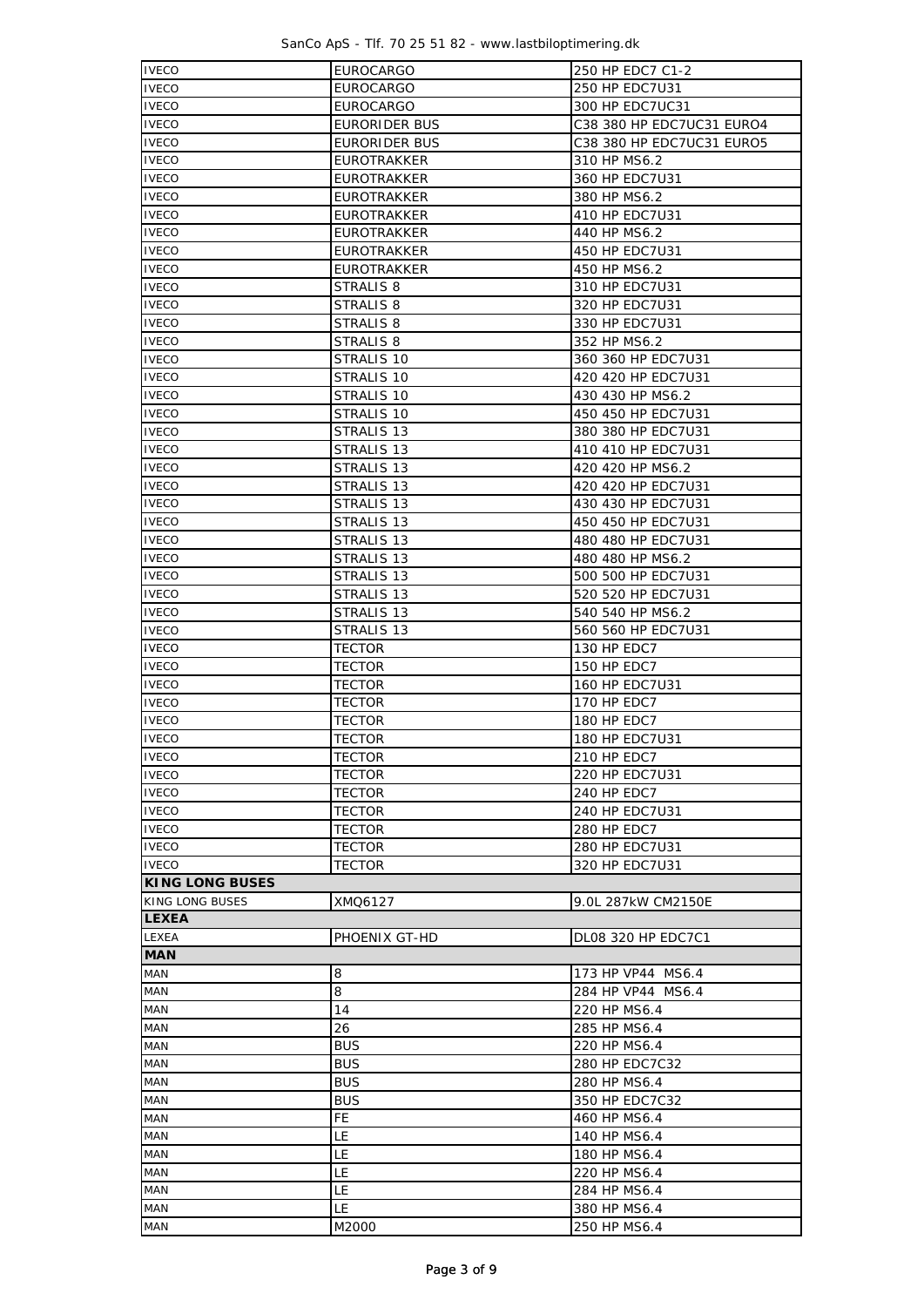| SanCo ApS - Tlf. 70 25 51 82 - www.lastbiloptimering.dk |  |  |  |  |  |  |  |  |  |  |  |  |  |  |  |
|---------------------------------------------------------|--|--|--|--|--|--|--|--|--|--|--|--|--|--|--|
|---------------------------------------------------------|--|--|--|--|--|--|--|--|--|--|--|--|--|--|--|

| <b>MAN</b>                                | M2000                   | 280 HP MS6.4                             |  |  |  |  |
|-------------------------------------------|-------------------------|------------------------------------------|--|--|--|--|
| MAN                                       | TG-A                    | 240 HP CR EDC7+/C32                      |  |  |  |  |
| MAN                                       | TG-A                    | 310 HP 6Cil. MS6.1                       |  |  |  |  |
| <b>MAN</b>                                | TG-A                    | 310 HP CR EDC7C3                         |  |  |  |  |
| <b>MAN</b>                                | TG-A                    | 320 HP CR EDC7+/C32                      |  |  |  |  |
|                                           |                         | 350 HP CR EDC7C3                         |  |  |  |  |
| <b>MAN</b>                                | TG-A                    |                                          |  |  |  |  |
| <b>MAN</b>                                | TG-A                    | 360 HP 6Cil MS6.1                        |  |  |  |  |
| MAN                                       | TG-A                    | 360 HP CR EDC7C3                         |  |  |  |  |
| MAN                                       | TG-A                    | 390 HP CR EDC7C3                         |  |  |  |  |
| <b>MAN</b>                                | TG-A                    | 400 HP CR EDC7+/C32                      |  |  |  |  |
| MAN                                       | TG-A                    | 410 HP 6Cil MS6.1                        |  |  |  |  |
| <b>MAN</b>                                | TG-A                    | 430 HP CR EDC7C3                         |  |  |  |  |
| <b>MAN</b>                                | TG-A                    | 440 HP CR EDC7+/C32                      |  |  |  |  |
| <b>MAN</b>                                | TG-A                    | 460 HP 6Cil MS6.1                        |  |  |  |  |
| <b>MAN</b>                                | TG-A                    | 480 HP CR EDC7+/C32                      |  |  |  |  |
| <b>MAN</b>                                | TG-A                    | 480 HP CR EDC7C3                         |  |  |  |  |
| <b>MAN</b>                                | TG-A                    | 510 HP 6Cil MS6.1                        |  |  |  |  |
| MAN                                       | TG-A                    | 530 HP CR EDC7C3                         |  |  |  |  |
|                                           |                         |                                          |  |  |  |  |
| MAN                                       | TG-L                    | 180 HP 4 CYL CR EDC7C3                   |  |  |  |  |
| MAN                                       | TG-L                    | 180 HP CR EDC7+/C32                      |  |  |  |  |
| MAN                                       | TG-L                    | 210 HP 6Cil. CR EDC7C3                   |  |  |  |  |
| MAN                                       | TG-L                    | 210 HP CR EDC7+/C32                      |  |  |  |  |
| MAN                                       | TG-L                    | 240 HP 6Cil. CR EDC7C3                   |  |  |  |  |
| <b>MAN</b>                                | TG-L                    | 240 HP CR EDC7+/C32                      |  |  |  |  |
| MAN                                       | TG-L                    | 250 HP CR EDC7+/C32                      |  |  |  |  |
| <b>MAN</b>                                | TG-M                    | 280 HP CR EDC7+/U32                      |  |  |  |  |
| <b>MAN</b>                                | TG-M                    | 280 HP CR EDC7C3                         |  |  |  |  |
| <b>MAN</b>                                | TG-M                    | 330 HP CR EDC7+/C32                      |  |  |  |  |
| <b>MAN</b>                                | TG-S                    | 320 HP CR EDC7+/C32                      |  |  |  |  |
| <b>MAN</b>                                | TG-S                    | 360 HP CR EDC7+/C32                      |  |  |  |  |
| <b>MAN</b>                                | TG-S                    | 400 HP CR EDC7+/C32                      |  |  |  |  |
| <b>MAN</b>                                | TG-S                    | 440 HP CR EDC7+/C32                      |  |  |  |  |
| MAN                                       |                         |                                          |  |  |  |  |
|                                           | TG-S                    | 480 HP CR EDC7+/C32                      |  |  |  |  |
|                                           |                         |                                          |  |  |  |  |
| <b>MAN</b>                                | TG-X                    | 440 HP CR EDC7+/C32                      |  |  |  |  |
| MAN                                       | TG-X                    | 480 HP CR EDC7+/C32                      |  |  |  |  |
| MAN                                       | TG-X                    | 540 HP CR EDC7+/C32                      |  |  |  |  |
| <b>MERCEDES TRUCKS</b>                    |                         |                                          |  |  |  |  |
| MERCEDES TRUCKS                           | ACTROS                  | 1831 310 HP 6 CYL.                       |  |  |  |  |
| MERCEDES TRUCKS                           | <b>ACTROS</b>           | 1831 310 HP V6 TSOP                      |  |  |  |  |
| <b>MERCEDES TRUCKS</b>                    | ACTROS                  | 1832 320 HP 6 CYL.                       |  |  |  |  |
| <b>MERCEDES TRUCKS</b>                    | <b>ACTROS</b>           | 1833 330 HP 6 CYL.                       |  |  |  |  |
| <b>MERCEDES TRUCKS</b>                    | ACTROS                  | 1835 350 HP 6 CYL.                       |  |  |  |  |
| <b>MERCEDES TRUCKS</b>                    | <b>ACTROS</b>           | 1835 350 HP V6 TSOP                      |  |  |  |  |
| <b>MERCEDES TRUCKS</b>                    | ACTROS                  | 1836 360 HP 6 CYL.                       |  |  |  |  |
| MERCEDES TRUCKS                           | ACTROS                  | 1840 400 HP 6 CYL.                       |  |  |  |  |
| MERCEDES TRUCKS                           |                         |                                          |  |  |  |  |
|                                           | ACTROS                  | 1840 400 HP V6 TSOP                      |  |  |  |  |
| <b>MERCEDES TRUCKS</b>                    | <b>ACTROS</b>           | 1841 410 HP 6 CYL.                       |  |  |  |  |
| <b>MERCEDES TRUCKS</b>                    | ACTROS                  | 1843 430 HP 6 CYL.                       |  |  |  |  |
| MERCEDES TRUCKS                           | ACTROS                  | 1843 430 HP V6 TSOP                      |  |  |  |  |
| MERCEDES TRUCKS                           | ACTROS                  | 1844 440 HP 6 CYL.                       |  |  |  |  |
| MERCEDES TRUCKS                           | ACTROS                  | 1844 440 HP V6 TSOP                      |  |  |  |  |
| MERCEDES TRUCKS                           | ACTROS                  | 1846 460 HP 6 CYL.                       |  |  |  |  |
| MERCEDES TRUCKS                           | ACTROS                  | 1846 460 HP V6 TSOP                      |  |  |  |  |
| MERCEDES TRUCKS                           | ACTROS                  | 1848 480 HP 8 CYL.                       |  |  |  |  |
| MERCEDES TRUCKS                           | ACTROS                  | 1848 480 HP V8 TSOP                      |  |  |  |  |
| MERCEDES TRUCKS                           | ACTROS                  | 1850 500 HP 8 CYL.                       |  |  |  |  |
| MERCEDES TRUCKS                           | ACTROS                  | 1851 510 HP 8 CYL.                       |  |  |  |  |
| MERCEDES TRUCKS                           | ACTROS                  | 1853 530 HP 8 CYL.                       |  |  |  |  |
| MERCEDES TRUCKS                           | ACTROS                  | 1853 530 HP V8 TSOP                      |  |  |  |  |
| MERCEDES TRUCKS                           | ACTROS                  | 1854 540 HP 8 CYL.                       |  |  |  |  |
| MERCEDES TRUCKS                           |                         |                                          |  |  |  |  |
|                                           | ACTROS                  | 1857 570 HP 8 CYL.                       |  |  |  |  |
| MERCEDES TRUCKS                           | ACTROS                  | 1857 570 HP V8 TSOP                      |  |  |  |  |
| MERCEDES TRUCKS                           | ACTROS                  | 1858 580 HP 8 CYL.                       |  |  |  |  |
| <b>MERCEDES TRUCKS</b><br>MERCEDES TRUCKS | <b>ACTROS</b><br>ACTROS | 1860 600 HP 8 CYL.<br>1861 610 HP 8 CYL. |  |  |  |  |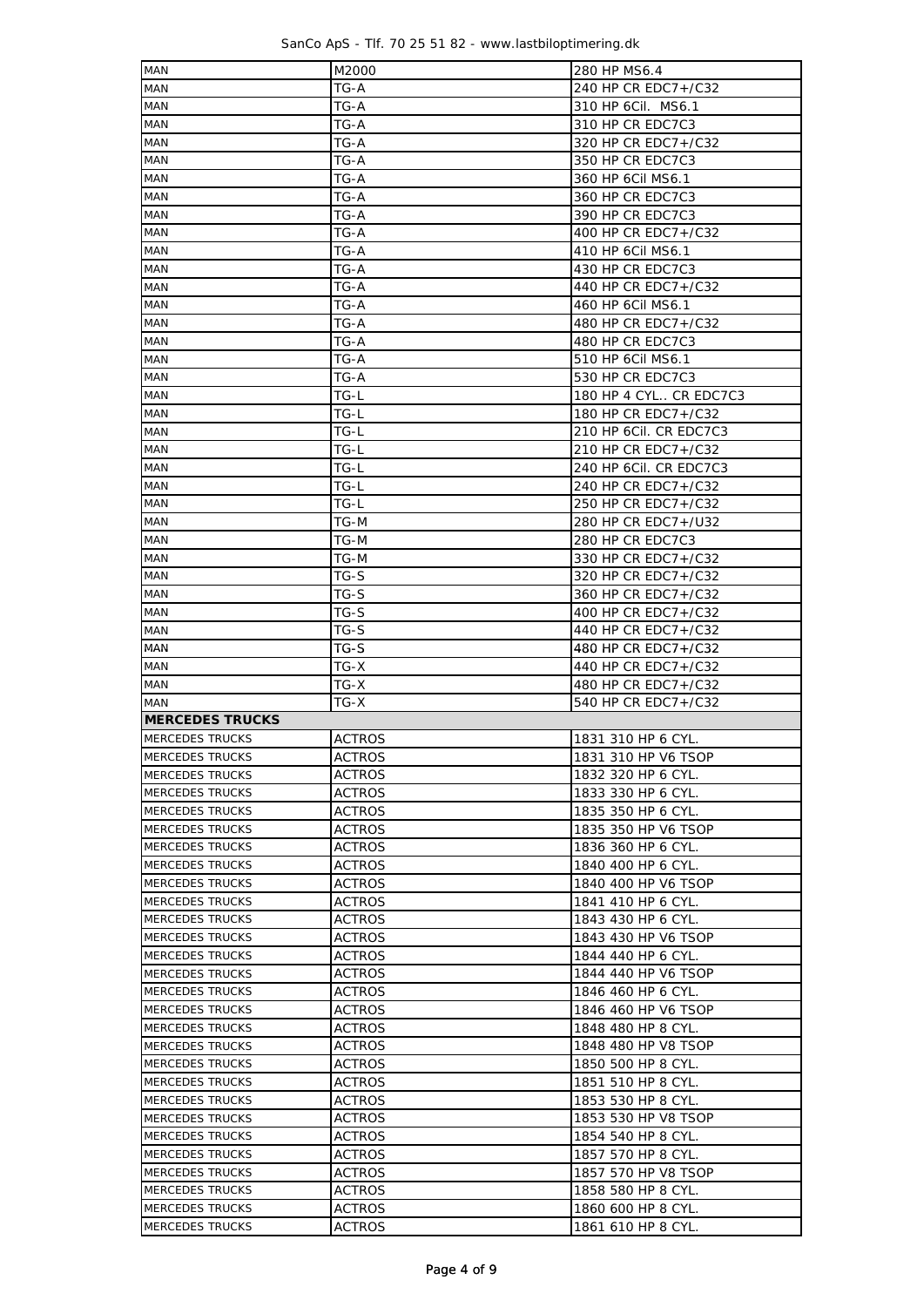SanCo ApS - Tlf. 70 25 51 82 - www.lastbiloptimering.dk

| <b>MERCEDES TRUCKS</b> | <b>ACTROS</b> | 2535 350 HP 8 CYL.TSOP |
|------------------------|---------------|------------------------|
| <b>MERCEDES TRUCKS</b> | <b>ACTROS</b> | 2536 360 HP 6 CYL.     |
| <b>MERCEDES TRUCKS</b> | <b>ACTROS</b> | 2543 430 HP 6 CYL.TSOP |
| <b>MERCEDES TRUCKS</b> | <b>ACTROS</b> | 2544 440 HP 6 CYL.     |
| <b>MERCEDES TRUCKS</b> | <b>ACTROS</b> | 2546 460 HP 6 CYL.     |
| <b>MERCEDES TRUCKS</b> | <b>ACTROS</b> | 2548 480 HP 6 CYL.     |
| <b>MERCEDES TRUCKS</b> | <b>ACTROS</b> | 2550 500 HP 8 CYL.     |
| <b>MERCEDES TRUCKS</b> | <b>ACTROS</b> | 2553 530 HP 8 CYL.     |
| <b>MERCEDES TRUCKS</b> | <b>ACTROS</b> | 2554 540 HP 8 CYL.     |
| <b>MERCEDES TRUCKS</b> | <b>ACTROS</b> | 2560 600 HP 8 CYL.     |
| <b>MERCEDES TRUCKS</b> | <b>ACTROS</b> | 2646 460 HP 6 CYL.     |
| <b>MERCEDES TRUCKS</b> | <b>ACTROS</b> | 2648 480 HP 6 CYL.     |
| <b>MERCEDES TRUCKS</b> | <b>ACTROS</b> | 2653 530 HP 8 CYL.     |
| <b>MERCEDES TRUCKS</b> | ACTROS        | 2654 540 HP 8 CYL.     |
| <b>MERCEDES TRUCKS</b> | <b>ACTROS</b> | 2655 550 HP 8 CYL.     |
| <b>MERCEDES TRUCKS</b> | <b>ACTROS</b> | 2657 570 HP 6 CYL.     |
| <b>MERCEDES TRUCKS</b> | <b>ACTROS</b> | 2658 580 HP 8 CYL.     |
| <b>MERCEDES TRUCKS</b> | <b>ACTROS</b> | 3241 410 HP 6 CYL.     |
| <b>MERCEDES TRUCKS</b> | <b>ACTROS</b> | 3243 430 HP 6 CYL.     |
| <b>MERCEDES TRUCKS</b> | <b>ACTROS</b> | 3244 440 HP 6 CYL.     |
| <b>MERCEDES TRUCKS</b> | <b>ACTROS</b> | 3246 460 HP 6 CYL.     |
| <b>MERCEDES TRUCKS</b> | <b>ACTROS</b> | 3335 350 HP V6 TSOP    |
| <b>MERCEDES TRUCKS</b> | <b>ACTROS</b> | 3340 400 HP 6 CYL.     |
| <b>MERCEDES TRUCKS</b> | <b>ACTROS</b> | 3344 440 HP 6 CYL.     |
| <b>MERCEDES TRUCKS</b> | <b>ACTROS</b> | 3348 480 HP 8 CYL.     |
| <b>MERCEDES TRUCKS</b> | <b>ACTROS</b> | 3351 510 HP 8 CYL.     |
| <b>MERCEDES TRUCKS</b> | <b>ACTROS</b> | 3353 530 HP 8 CYL.     |
| <b>MERCEDES TRUCKS</b> | <b>ACTROS</b> | 3355 550 HP 8 CYL.     |
| <b>MERCEDES TRUCKS</b> | <b>ACTROS</b> | 4140 400 HP 6 CYL.     |
| <b>MERCEDES TRUCKS</b> | <b>ACTROS</b> | 4141 410 HP 6 CYL.     |
| <b>MERCEDES TRUCKS</b> | <b>ACTROS</b> | 4143 430 HP 6 CYL.     |
| <b>MERCEDES TRUCKS</b> | <b>ACTROS</b> | 4143 430 HP V6 TSOP    |
| <b>MERCEDES TRUCKS</b> | <b>ACTROS</b> | 4144 440 HP 6 CYL.     |
| <b>MERCEDES TRUCKS</b> | <b>ACTROS</b> | 4146 460 HP 6 CYL.     |
| <b>MERCEDES TRUCKS</b> | <b>ACTROS</b> | 4148 480 HP 8 CYL.     |
| <b>MERCEDES TRUCKS</b> | <b>ACTROS</b> | 4153 530 HP 8 CYL.     |
| <b>MERCEDES TRUCKS</b> | <b>ACTROS</b> | 4160 610 HP 8 CYL.     |
| <b>MERCEDES TRUCKS</b> | ATEGO         | 712 120 HP TSOP        |
| MERCEDES TRUCKS        | ATEGO         | 814 122 HP 4 CYL.      |
| <b>MERCEDES TRUCKS</b> | ATEGO         | 814 122 HP V4 TSOP     |
| <b>MERCEDES TRUCKS</b> | <b>ATEGO</b>  | 815 150 HP 4 CYL.      |
| <b>MERCEDES TRUCKS</b> | ATEGO         | 815 150 HP V4 TSOP     |
| <b>MERCEDES TRUCKS</b> | ATEGO         | 816 160 HP 4 CYL.      |
| <b>MERCEDES TRUCKS</b> | ATEGO         | 817 170 HP 4 CYL.      |
| <b>MERCEDES TRUCKS</b> | ATEGO         | 818 180 HP 4 CYL.      |
| MERCEDES TRUCKS        | ATEGO         | 823 230 HP V6 TSOP     |
| MERCEDES TRUCKS        | ATEGO         | 824 240 HP 4 CYL.      |
| <b>MERCEDES TRUCKS</b> | ATEGO         | 917 170 HP 4 CYL.      |
| <b>MERCEDES TRUCKS</b> | ATEGO         | 917 170 HP V4 TSOP     |
| <b>MERCEDES TRUCKS</b> | ATEGO         | 1018 180 HP 4 CYL      |
| <b>MERCEDES TRUCKS</b> | ATEGO         | 1112 122 HP 4 CYL.     |
| <b>MERCEDES TRUCKS</b> | ATEGO         | 1117 170 HP 4 CYL.     |
| <b>MERCEDES TRUCKS</b> | ATEGO         | 1217 170 HP 4 CYL.     |
| <b>MERCEDES TRUCKS</b> | ATEGO         | 1217 170 HP V4 TSOP    |
| <b>MERCEDES TRUCKS</b> | ATEGO         | 1223 230 HP 6 CYL.     |
| <b>MERCEDES TRUCKS</b> | ATEGO         | 1223 230 HP V6 TSOP    |
| <b>MERCEDES TRUCKS</b> | ATEGO         | 1224 240 HP 6 CYL.     |
| <b>MERCEDES TRUCKS</b> | ATEGO         | 1229 290 HP 6 CYL.     |
| <b>MERCEDES TRUCKS</b> | ATEGO         | 1517 170 HP 4 CYL.     |
| <b>MERCEDES TRUCKS</b> | ATEGO         | 1523 230 HP 6 CYL.     |
| MERCEDES TRUCKS        | ATEGO         | 1528 280 HP 6 CYL.     |
| MERCEDES TRUCKS        | ATEGO         | 1823 230 HP 6 CYL.     |
| <b>MERCEDES TRUCKS</b> | ATEGO         | 1828 280 HP 6 CYL.     |
| <b>MERCEDES TRUCKS</b> | ATEGO         | 1828 280 HP V6 TSOP    |
| MERCEDES TRUCKS        | ATEGO         | 1833 330 HP 6 CYL.     |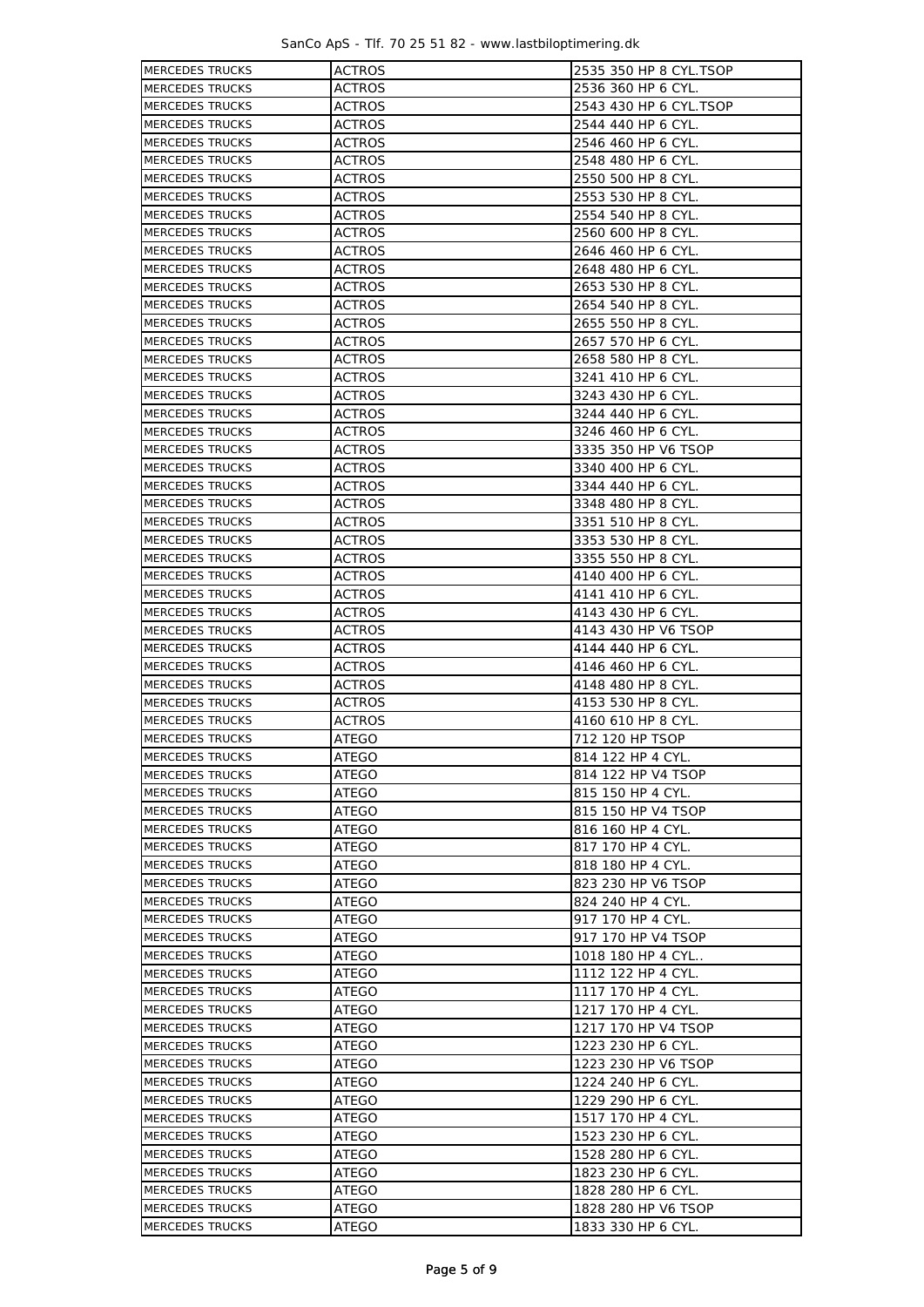SanCo ApS - Tlf. 70 25 51 82 - www.lastbiloptimering.dk

| <b>MERCEDES TRUCKS</b> | <b>ATEGO</b>  | 2425 245 HP 6 CYL.     |  |  |  |  |
|------------------------|---------------|------------------------|--|--|--|--|
| <b>MERCEDES TRUCKS</b> | ATEGO         | 2428 280 HP 6 CYL.     |  |  |  |  |
| <b>MERCEDES TRUCKS</b> | AXOR          | 1828 280 HP 6 CYL.     |  |  |  |  |
|                        |               | 1829 290 HP 6 CYL.     |  |  |  |  |
| <b>MERCEDES TRUCKS</b> | AXOR          |                        |  |  |  |  |
| <b>MERCEDES TRUCKS</b> | AXOR          | 1833 330 HP 6 CYL.     |  |  |  |  |
| <b>MERCEDES TRUCKS</b> | AXOR          | 1835 350 HP 6 CYL.     |  |  |  |  |
| <b>MERCEDES TRUCKS</b> | AXOR          | 1835 350 HP 6 CYL.TSOP |  |  |  |  |
| <b>MERCEDES TRUCKS</b> | AXOR          | 1836 360 HP 6 CYL.     |  |  |  |  |
| <b>MERCEDES TRUCKS</b> | AXOR          | 1838 380 HP 6 CYL.     |  |  |  |  |
| <b>MERCEDES TRUCKS</b> | AXOR          | 1840 400 HP 6 CYL.     |  |  |  |  |
| <b>MERCEDES TRUCKS</b> | AXOR          | 1840 400 HP 6 CYL.TSOP |  |  |  |  |
| <b>MERCEDES TRUCKS</b> | AXOR          | 1843 430 HP 6 CYL.     |  |  |  |  |
| <b>MERCEDES TRUCKS</b> | AXOR          | 1843 430 HP 6 CYL.TSOP |  |  |  |  |
| <b>MERCEDES TRUCKS</b> | AXOR          | 1933 330 HP 6 CYL.     |  |  |  |  |
| <b>MERCEDES TRUCKS</b> | AXOR          | 1938 380 HP 6 CYL.     |  |  |  |  |
| <b>MERCEDES TRUCKS</b> | AXOR          | 2035 350 HP 6 CYL.     |  |  |  |  |
| <b>MERCEDES TRUCKS</b> | AXOR          | 2523 230 HP 6 CYL.     |  |  |  |  |
| <b>MERCEDES TRUCKS</b> | AXOR          | 2533 330 HP 6 CYL.     |  |  |  |  |
| <b>MERCEDES TRUCKS</b> | AXOR          | 2540 400 HP 6 CYL.     |  |  |  |  |
| <b>MERCEDES TRUCKS</b> | AXOR          | 2543 430 HP 6 CYL.     |  |  |  |  |
| <b>MERCEDES TRUCKS</b> | AXOR          | 2643 430 HP 6 CYL.     |  |  |  |  |
| <b>MERCEDES TRUCKS</b> | AXOR          | 2831 310 HP            |  |  |  |  |
| <b>MERCEDES TRUCKS</b> | AXOR          | 3228 280 HP 6 CYL.     |  |  |  |  |
| <b>MERCEDES TRUCKS</b> | <b>BUS</b>    | 1938S 354 HP 6 CYL.    |  |  |  |  |
| <b>MERCEDES TRUCKS</b> | <b>BUS</b>    | 95003                  |  |  |  |  |
| <b>MERCEDES TRUCKS</b> | <b>BUS</b>    | CONECTO                |  |  |  |  |
| <b>MERCEDES TRUCKS</b> | <b>BUS</b>    | HDH S 415              |  |  |  |  |
| <b>MERCEDES TRUCKS</b> | <b>BUS</b>    | SETRA PSOP             |  |  |  |  |
| <b>MERCEDES TRUCKS</b> | <b>BUS</b>    | SETRA TSOP             |  |  |  |  |
| <b>MERCEDES TRUCKS</b> | <b>BUS</b>    | TOURISM                |  |  |  |  |
| <b>MERCEDES TRUCKS</b> | <b>BUS</b>    | TRAVEGO                |  |  |  |  |
| <b>MERCEDES TRUCKS</b> | LS.           |                        |  |  |  |  |
| <b>MERCEDES TRUCKS</b> | LS            | 1624 240 HP 6 CYL.     |  |  |  |  |
| <b>MERCEDES TRUCKS</b> |               | 1634 340 HP 6 CYL.     |  |  |  |  |
| <b>MERCEDES TRUCKS</b> | LS.           | 1938 380 HP 6 CYL.     |  |  |  |  |
|                        | UNIMOG        | U400L 231 HP           |  |  |  |  |
| <b>MERCEDES TRUCKS</b> | UNIMOG        | U500 231 HP            |  |  |  |  |
| <b>MERCEDES TRUCKS</b> | UNIMOG        | U500L 280 HP           |  |  |  |  |
| <b>MERCEDES TRUCKS</b> | UNIMOG        | U580D 330 HP           |  |  |  |  |
| <b>MERCEDES TRUCKS</b> | VARIO         | 614 D                  |  |  |  |  |
| <b>MERCEDES TRUCKS</b> | VARIO         | 814 D                  |  |  |  |  |
| <b>MERCEDES TRUCKS</b> | VARIO         | 815 D                  |  |  |  |  |
| <b>MERCEDES TRUCKS</b> | VARIO         | 816 D                  |  |  |  |  |
| <b>MERCEDES TRUCKS</b> | VARIO         | 818 D                  |  |  |  |  |
| <b>NEOPLAN</b>         |               |                        |  |  |  |  |
| NEOPLAN                | TOURLINER     | P21 440HP EDC7C32      |  |  |  |  |
| <b>PETERBILT</b>       |               |                        |  |  |  |  |
| PETERBILT              | 335           | 8.3 315HP CM850        |  |  |  |  |
| <b>RENAULT TRUCKS</b>  |               |                        |  |  |  |  |
| <b>RENAULT TRUCKS</b>  | <b>KERAX</b>  | 270 DCI 270HP MS6.3    |  |  |  |  |
| RENAULT TRUCKS         | KERAX         | 320 DCI 320HP MS6.3    |  |  |  |  |
| RENAULT TRUCKS         | KERAX         | 370 DCI 370HP MS6.3    |  |  |  |  |
| RENAULT TRUCKS         | KERAX         | 420 DCI 420HP MS6.3    |  |  |  |  |
| RENAULT TRUCKS         | MAGNUM        | AE 400 MS6.2           |  |  |  |  |
| RENAULT TRUCKS         | MAGNUM        | AE 440 DXi12 440HP TRW |  |  |  |  |
| RENAULT TRUCKS         | MAGNUM        | AE 440 MS6.2           |  |  |  |  |
| <b>RENAULT TRUCKS</b>  | MAGNUM        | AE 460 DXi13 460HP TRW |  |  |  |  |
| <b>RENAULT TRUCKS</b>  | MAGNUM        | AE 480 DXi12 480HP TRW |  |  |  |  |
| <b>RENAULT TRUCKS</b>  | MAGNUM        | AE 480 MS6.2           |  |  |  |  |
| <b>RENAULT TRUCKS</b>  | MAGNUM        | AE 500 DXi13 500HP TRW |  |  |  |  |
| RENAULT TRUCKS         | <b>MIDLUM</b> | 180.xx 174 HP MS6.3    |  |  |  |  |
| RENAULT TRUCKS         | <b>MIDLUM</b> | 210.13 220 HP MS6.3    |  |  |  |  |
| <b>RENAULT TRUCKS</b>  | MIDLUM        | 270.xx 270 HP MS6.3    |  |  |  |  |
| <b>RENAULT TRUCKS</b>  | PREMIUM       | 330 DXi11 330HP TRW    |  |  |  |  |
| <b>RENAULT TRUCKS</b>  | PREMIUM       | 380 DXi11 380HP TRW    |  |  |  |  |
| RENAULT TRUCKS         | PREMIUM       | 410 DXi11 410HP TRW    |  |  |  |  |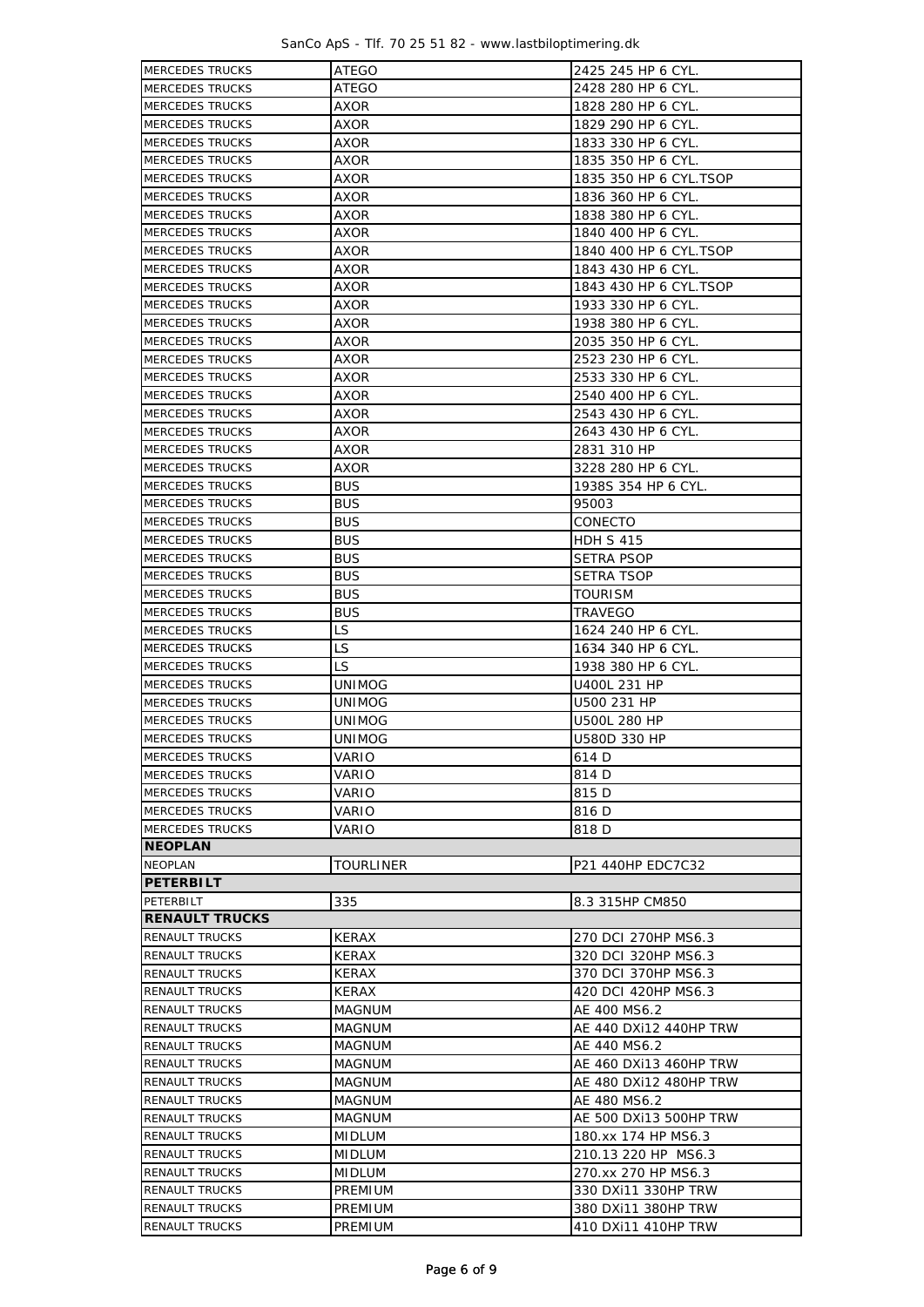| SanCo ApS - Tlf. 70 25 51 82 - www.lastbiloptimering.dk |  |  |  |  |  |  |  |  |  |  |  |  |  |  |
|---------------------------------------------------------|--|--|--|--|--|--|--|--|--|--|--|--|--|--|
|---------------------------------------------------------|--|--|--|--|--|--|--|--|--|--|--|--|--|--|

| <b>RENAULT TRUCKS</b>          | PREMIUM              | 440 DXi11 440HP TRW                |  |  |  |  |  |
|--------------------------------|----------------------|------------------------------------|--|--|--|--|--|
| <b>RENAULT TRUCKS</b>          | <b>PREMIUM</b>       | 450 DXi11 450HP TRW                |  |  |  |  |  |
| <b>RENAULT TRUCKS</b>          | PREMIUM              | R 220 dCi 220 HP MS6.3             |  |  |  |  |  |
| <b>RENAULT TRUCKS</b>          | PREMIUM              | R 270 dCi 270 HP MS6.3             |  |  |  |  |  |
| <b>RENAULT TRUCKS</b>          | PREMIUM              | R 320.18 dCi 320 HP MS6.3          |  |  |  |  |  |
| <b>RENAULT TRUCKS</b>          | PREMIUM              | R 370.18 dCi 361 HP MS 6.3         |  |  |  |  |  |
| <b>RENAULT TRUCKS</b>          | PREMIUM              | R 420.18 dCi 420 HP MS6.3          |  |  |  |  |  |
| <b>SCANIA</b>                  |                      |                                    |  |  |  |  |  |
| <b>SCANIA</b>                  | SERIES 4             | 114 PDE 340 HP MS6.2               |  |  |  |  |  |
| <b>SCANIA</b>                  | SERIES 4             | 114 PDE 380 HP MS6.2               |  |  |  |  |  |
| <b>SCANIA</b>                  | SERIES 4             | 124 HPI 420 HP EMS6                |  |  |  |  |  |
| <b>SCANIA</b>                  | SERIES 4             | 124 HPI 440 HP EMS6                |  |  |  |  |  |
| <b>SCANIA</b>                  | SERIES 4             | 124 HPI 470 HP EMS6                |  |  |  |  |  |
| <b>SCANIA</b>                  | SERIES 4             | 124 HPI 470 HP EMS6                |  |  |  |  |  |
| <b>SCANIA</b>                  | SERIES 4             | 124 PDE 400 HP MS6.2               |  |  |  |  |  |
| <b>SCANIA</b>                  | SERIES 4             | 124 PDE 420 HP MS6.2               |  |  |  |  |  |
| <b>SCANIA</b>                  | SERIES 4             | 164 PDE 480 HP MS6.2               |  |  |  |  |  |
| <b>SCANIA</b>                  | SERIES 4             | 164 PDE 580 HP MS6.2               |  |  |  |  |  |
| <b>SCANIA</b>                  | SERIES R             | HPI 340 HP EMS6                    |  |  |  |  |  |
| <b>SCANIA</b>                  | <b>SERIES R</b>      | HPI 380 HP EMS6                    |  |  |  |  |  |
| <b>SCANIA</b>                  | <b>SERIES R</b>      | HPI 420 HP EMS6                    |  |  |  |  |  |
| <b>SCANIA</b>                  | <b>SERIES R</b>      | HPI 440 HP EMS6                    |  |  |  |  |  |
| <b>SCANIA</b>                  | SERIES R             | HPI 470 HP EMS6                    |  |  |  |  |  |
| <b>SCANIA</b>                  | <b>SERIES R</b>      | HPI 480 HP EMS6                    |  |  |  |  |  |
| <b>SCANIA</b>                  | <b>SERIES R</b>      | PDE 230 HP EMS6                    |  |  |  |  |  |
| <b>SCANIA</b>                  | <b>SERIES R</b>      | PDE 270 HP EMS6                    |  |  |  |  |  |
| <b>SCANIA</b>                  | <b>SERIES R</b>      | PDE 310 HP EMS6                    |  |  |  |  |  |
| <b>SCANIA</b>                  | <b>SERIES R</b>      | PDE 340 HP EMS6                    |  |  |  |  |  |
| <b>SCANIA</b>                  | <b>SERIES R</b>      | PDE 380 HP EMS6                    |  |  |  |  |  |
| <b>SCANIA</b>                  | SERIES R             | PDE 420 HP EMS6                    |  |  |  |  |  |
| <b>SCANIA</b><br><b>SCANIA</b> | SERIES R             | PDE 500 HP EMS6                    |  |  |  |  |  |
| <b>SCANIA</b>                  | SERIES R<br>SERIES R | PDE 560 HP EMS6<br>PDE 580 HP EMS6 |  |  |  |  |  |
| <b>SCANIA</b>                  | SERIES R             | PDE 620 HP EMS6                    |  |  |  |  |  |
| <b>SCANIA</b>                  | <b>SERIES R</b>      | XPI 230 HP EMS7                    |  |  |  |  |  |
| <b>SCANIA</b>                  | SERIES R             | XPI 280 HP EMS7                    |  |  |  |  |  |
| <b>SCANIA</b>                  | <b>SERIES R</b>      | XPI 400 HP EMS7                    |  |  |  |  |  |
| <b>SCANIA</b>                  | <b>SERIES R</b>      | XPI 440 HP EMS7                    |  |  |  |  |  |
| <b>SCANIA</b>                  | <b>SERIES R</b>      | XPI 480 HP EMS7                    |  |  |  |  |  |
| <b>SISU</b>                    |                      |                                    |  |  |  |  |  |
| SISU                           | <b>R500</b>          | DXI13 500 HP                       |  |  |  |  |  |
| <b>TATA TRUCK</b>              |                      |                                    |  |  |  |  |  |
| <b>TATA TRUCK</b>              | <b>NOVUS</b>         | 240 HP EURO3                       |  |  |  |  |  |
| <b>TATA TRUCK</b>              | <b>NOVUS</b>         | 320 HP EURO3                       |  |  |  |  |  |
| TATA TRUCK                     | <b>NOVUS</b>         | 380 HP EURO3                       |  |  |  |  |  |
| TATA TRUCK                     | <b>NOVUS</b>         | 385 HP EURO3                       |  |  |  |  |  |
| TATA TRUCK                     | <b>NOVUS</b>         | 415 HP EURO3                       |  |  |  |  |  |
| TATA TRUCK                     | <b>NOVUS</b>         | 420 HP EURO3                       |  |  |  |  |  |
| <b>TATA TRUCK</b>              | <b>NOVUS</b>         | 251 HP EURO4                       |  |  |  |  |  |
| TATA TRUCK                     | <b>NOVUS</b>         | 270 HP EURO4                       |  |  |  |  |  |
| TATA TRUCK                     | <b>NOVUS</b>         | 280 HP EURO4                       |  |  |  |  |  |
| <b>TATA TRUCK</b>              | <b>NOVUS</b>         | 320 HP EURO4                       |  |  |  |  |  |
| TATA TRUCK                     | <b>NOVUS</b>         | 395 HP EURO4                       |  |  |  |  |  |
| TATA TRUCK                     | PRIMA                | 340 HP EURO4                       |  |  |  |  |  |
| TATA TRUCK                     | PRIMA                | 390 HP EURO4                       |  |  |  |  |  |
| TATA TRUCK                     | PRIMA                | 395 HP EURO4                       |  |  |  |  |  |
| <b>TATA TRUCK</b>              | PRIMA                | 410 HP EURO4                       |  |  |  |  |  |
| <b>TATA TRUCK</b>              | PRIMA                | 430 HP EURO4                       |  |  |  |  |  |
| <b>TATA TRUCK</b>              | PRIMA                | 440 HP EURO4                       |  |  |  |  |  |
| TATA TRUCK                     | PRIMA                | 251 HP EURO5                       |  |  |  |  |  |
| TATA TRUCK                     | PRIMA                | 500 HP EURO5                       |  |  |  |  |  |
| TATA TRUCK                     | PRIMA                | 560 HP EURO5                       |  |  |  |  |  |
| <b>VOLKSWAGEN TRUCKS</b>       |                      |                                    |  |  |  |  |  |
| <b>VOLKSWAGEN TRUCKS</b>       | CONSTELLATION        | 13.180 - 180 HP                    |  |  |  |  |  |
| <b>VOLKSWAGEN TRUCKS</b>       | CONSTELLATION        | 17.210 - 210 HP                    |  |  |  |  |  |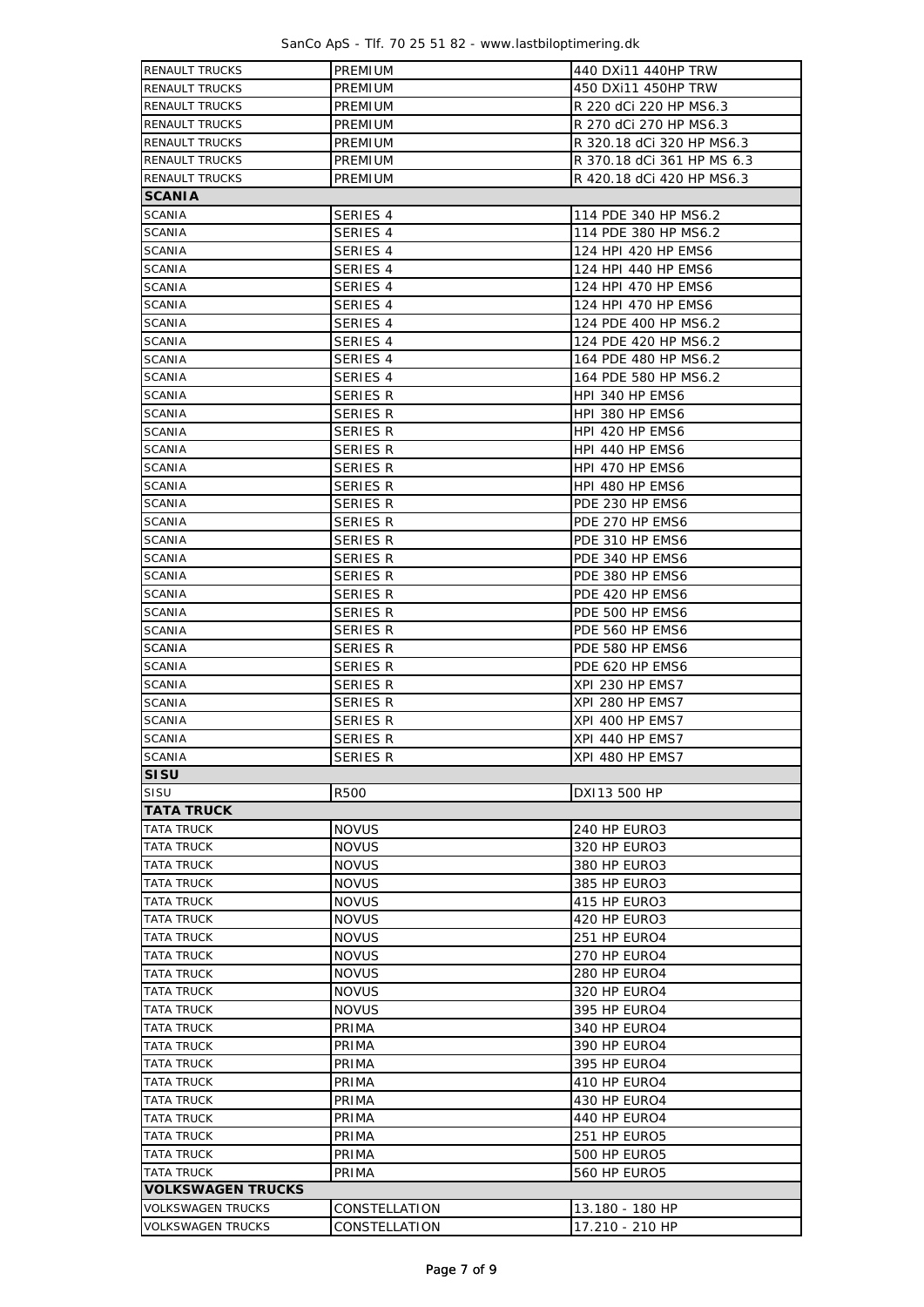SanCo ApS - Tlf. 70 25 51 82 - www.lastbiloptimering.dk

| <b>VOLKSWAGEN TRUCKS</b>      | CONSTELLATION        | 17.250 - 250 HP     |  |  |  |  |
|-------------------------------|----------------------|---------------------|--|--|--|--|
| <b>VOLKSWAGEN TRUCKS</b>      | CONSTELLATION        | 19.320 - 320 HP     |  |  |  |  |
| <b>VOLKSWAGEN TRUCKS</b>      | CONSTELLATION        | 24.250 - 250 HP     |  |  |  |  |
| <b>VOLKSWAGEN TRUCKS</b>      | CONSTELLATION        | 25.320 - 320 HP     |  |  |  |  |
| <b>VOLKSWAGEN TRUCKS</b>      | VOLKSBUS             | 9.150               |  |  |  |  |
| <b>VOLKSWAGEN TRUCKS</b>      | VOLKSBUS             | 15.190              |  |  |  |  |
| <b>VOLKSWAGEN TRUCKS</b>      | WORKER               | 13.180E - 180HP     |  |  |  |  |
| <b>VOLKSWAGEN TRUCKS</b>      | <b>WORKER</b>        | 15.170 - 170 HP     |  |  |  |  |
| <b>VOLKSWAGEN TRUCKS</b>      | <b>WORKER</b>        | 23.250 - 250 HP     |  |  |  |  |
| <b>VOLKSWAGEN TRUCKS</b>      | WORKER               | 24.250 - 250 HP     |  |  |  |  |
| VOLKSWAGEN TRUCKS             | WORKER               | 31.260 - 260 HP     |  |  |  |  |
| <b>VOLKSWAGEN TRUCKS</b>      | <b>WORKER</b>        | 8.150E - 150HP      |  |  |  |  |
| VOLKSWAGEN TRUCKS             | <b>WORKER</b>        | 9.150E - 150HP      |  |  |  |  |
| <b>VOLVO CONSTRUCTION EQ.</b> |                      |                     |  |  |  |  |
| VOLVO CONSTRUCTION EQ.        | ARTICULATED TRUCKS   | A30D TRW            |  |  |  |  |
| VOLVO CONSTRUCTION EQ.        |                      |                     |  |  |  |  |
|                               | CRAWLER EXCAVATORS   | EC210B              |  |  |  |  |
| VOLVO CONSTRUCTION EQ.        | WHEEL LOADERS        | L 60E - 140 HP      |  |  |  |  |
| VOLVO CONSTRUCTION EQ.        | <b>WHEEL LOADERS</b> | L 70E - 154 HP      |  |  |  |  |
| VOLVO CONSTRUCTION EQ.        | <b>WHEEL LOADERS</b> | L 90E - 166HP       |  |  |  |  |
| VOLVO CONSTRUCTION EQ.        | WHEEL LOADERS        | L150E - 290 HP      |  |  |  |  |
| VOLVO CONSTRUCTION EQ.        | WHEEL LOADERS        | L180E - 300HP LUCAS |  |  |  |  |
| <b>VOLVO CONSTRUCTION EQ.</b> | WHEEL LOADERS        | L180E - 318HP TRW   |  |  |  |  |
| VOLVO CONSTRUCTION EQ.        | WHEEL LOADERS        | L220E - 352 HP.     |  |  |  |  |
| <b>VOLVO TRUCKS</b>           |                      |                     |  |  |  |  |
| <b>VOLVO TRUCKS</b>           | <b>BUS</b>           | <b>B 7TL 215HP</b>  |  |  |  |  |
| <b>VOLVO TRUCKS</b>           | <b>BUS</b>           | B 9R 380 HP         |  |  |  |  |
| <b>VOLVO TRUCKS</b>           | <b>BUS</b>           | B12 380 HP          |  |  |  |  |
| <b>VOLVO TRUCKS</b>           | <b>BUS</b>           | B12B 340 HP         |  |  |  |  |
| <b>VOLVO TRUCKS</b>           | <b>BUS</b>           | B12B 420 HP         |  |  |  |  |
| VOLVO TRUCKS                  | <b>BUS</b>           | B12B 420 HP         |  |  |  |  |
| <b>VOLVO TRUCKS</b>           | <b>BUS</b>           | B12B IRIZAR 420 HP  |  |  |  |  |
| <b>VOLVO TRUCKS</b>           | <b>BUS</b>           | GENESIS 380 HP      |  |  |  |  |
| <b>VOLVO TRUCKS</b>           | <b>BUS</b>           | GENESIS 420 HP      |  |  |  |  |
| <b>VOLVO TRUCKS</b>           | NEW FE               | D7E 240 HP ECU TRW  |  |  |  |  |
| <b>VOLVO TRUCKS</b>           | NEW FE               | D7E 280 HP ECU TRW  |  |  |  |  |
| <b>VOLVO TRUCKS</b>           | NEW FE               | D7E 320 HP ECU TRW  |  |  |  |  |
| <b>VOLVO TRUCKS</b>           | NEW FH12             | 340 HP              |  |  |  |  |
| <b>VOLVO TRUCKS</b>           | NEW FH12             | 380 HP              |  |  |  |  |
| <b>VOLVO TRUCKS</b>           | NEW FH12             | 420 HP              |  |  |  |  |
|                               | NEW FH12             |                     |  |  |  |  |
| <b>VOLVO TRUCKS</b>           |                      | 460 HP              |  |  |  |  |
| <b>VOLVO TRUCKS</b>           | NEW FH12             | 500 HP              |  |  |  |  |
| <b>VOLVO TRUCKS</b>           | <b>NEW FH12 2005</b> | 400 HP              |  |  |  |  |
| <b>VOLVO TRUCKS</b>           | <b>NEW FH12 2005</b> | D12F 430 HP ECU TRW |  |  |  |  |
| <b>VOLVO TRUCKS</b>           | <b>NEW FH12 2005</b> | D13A 480 HP ECU TRW |  |  |  |  |
| <b>VOLVO TRUCKS</b>           | NEW FH13             | D13A 360 HP ECU TRW |  |  |  |  |
| <b>VOLVO TRUCKS</b>           | NEW FH13             | D13A 400 HP ECU TRW |  |  |  |  |
| <b>VOLVO TRUCKS</b>           | NEW FH13             | D13A 440 HP ECU TRW |  |  |  |  |
| <b>VOLVO TRUCKS</b>           | NEW FH13             | D13A 480 HP ECU TRW |  |  |  |  |
| <b>VOLVO TRUCKS</b>           | NEW FH13             | D13A 520 HP ECU TRW |  |  |  |  |
| <b>VOLVO TRUCKS</b>           | NEW FH16             | 520 HP              |  |  |  |  |
| <b>VOLVO TRUCKS</b>           | NEW FH16             | 550 HP              |  |  |  |  |
| <b>VOLVO TRUCKS</b>           | NEW FH16             | 610 HP              |  |  |  |  |
| <b>VOLVO TRUCKS</b>           | NEW FH16             | D16E 540 HP ECU TRW |  |  |  |  |
| <b>VOLVO TRUCKS</b>           | NEW FH16             | D16E 540 HP ECU TRW |  |  |  |  |
| <b>VOLVO TRUCKS</b>           | NEW FH16             | D16E 580 HP ECU TRW |  |  |  |  |
| <b>VOLVO TRUCKS</b>           | NEW FH16             | D16E 660 HP ECU TRW |  |  |  |  |
| <b>VOLVO TRUCKS</b>           | NEW FL6              | 180 HP              |  |  |  |  |
| <b>VOLVO TRUCKS</b>           | NEW FL6              | 220 HP              |  |  |  |  |
| <b>VOLVO TRUCKS</b>           | NEW FL6              | 250 HP              |  |  |  |  |
| <b>VOLVO TRUCKS</b>           | NEW FL7              | 250 HP              |  |  |  |  |
| <b>VOLVO TRUCKS</b>           | NEW FM10             | 360 HP              |  |  |  |  |
| <b>VOLVO TRUCKS</b>           | NEW FM12             | 340 HP              |  |  |  |  |
| <b>VOLVO TRUCKS</b>           | NEW FM12             | 380 HP              |  |  |  |  |
| <b>VOLVO TRUCKS</b>           | NEW FM12             | 420 HP              |  |  |  |  |
| <b>VOLVO TRUCKS</b>           | NEW FM13             | D13A 400 HP ECU TRW |  |  |  |  |
|                               |                      |                     |  |  |  |  |